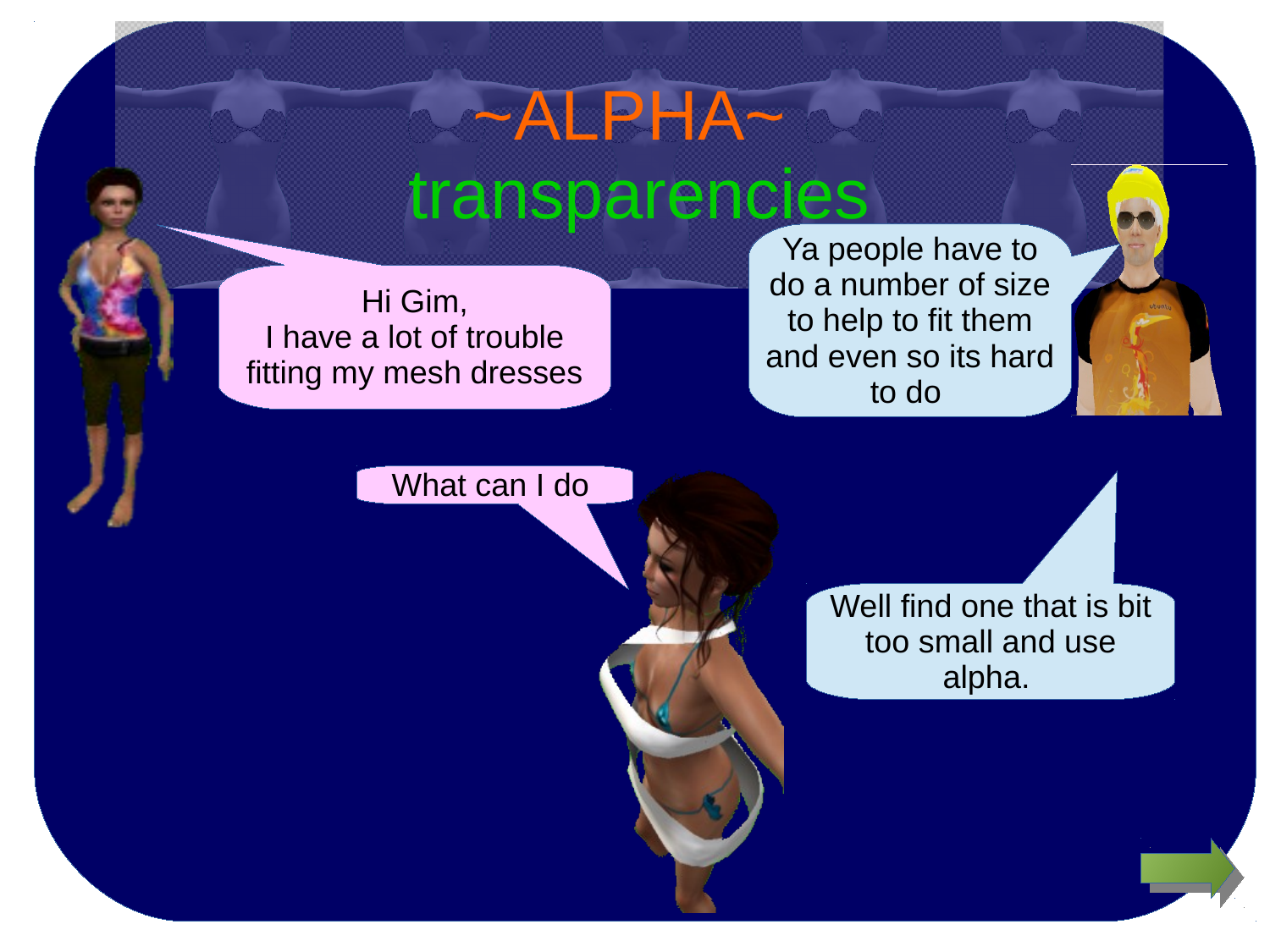Hi Gim, I have a lot of trouble fitting my mesh dresses

Ya people have to do a number of size to help to fit them and even so its hard to do

> Well find one that is bit too small and use

**alpha.**<br>From red large to blue xxs Yellow behing medium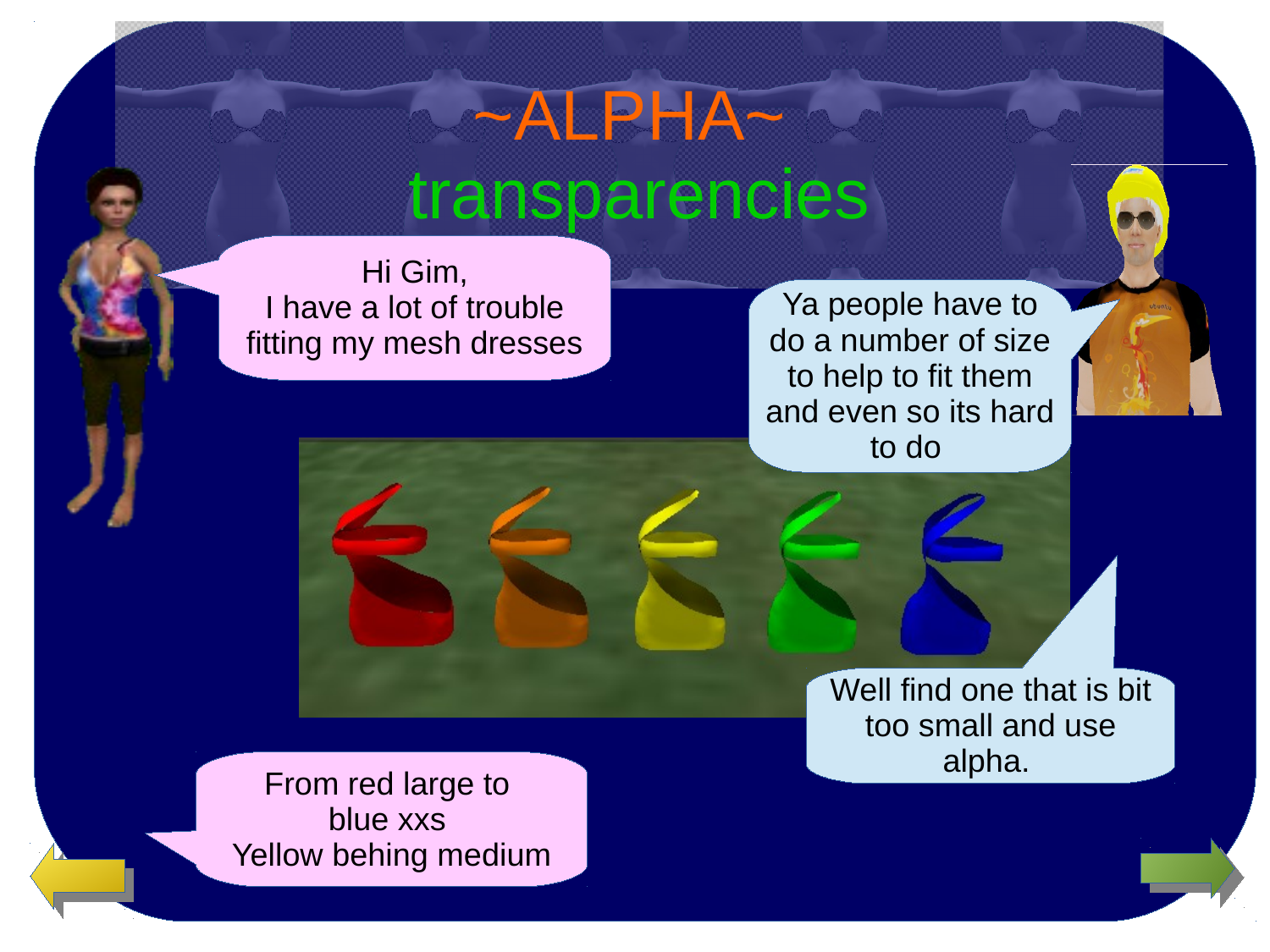Welcome femme test

LAI

I though fitted mesh avatar and clothing would help with that?

#### How alpha helps

MEDIUM WITH LARGE BREAST AND BUT

Welcome femme fest

X: 127.951 Y: 124.880 Z: 25.028

DIUM - DEFAU

Well it does as you can see for large and small avatar shape . Alpha should be seen as an additional tool you can use to help.

For the large avatar case here we could render the side and butt body area transparent. Leaving ONLY the dres[s to be](#page-3-0) seen.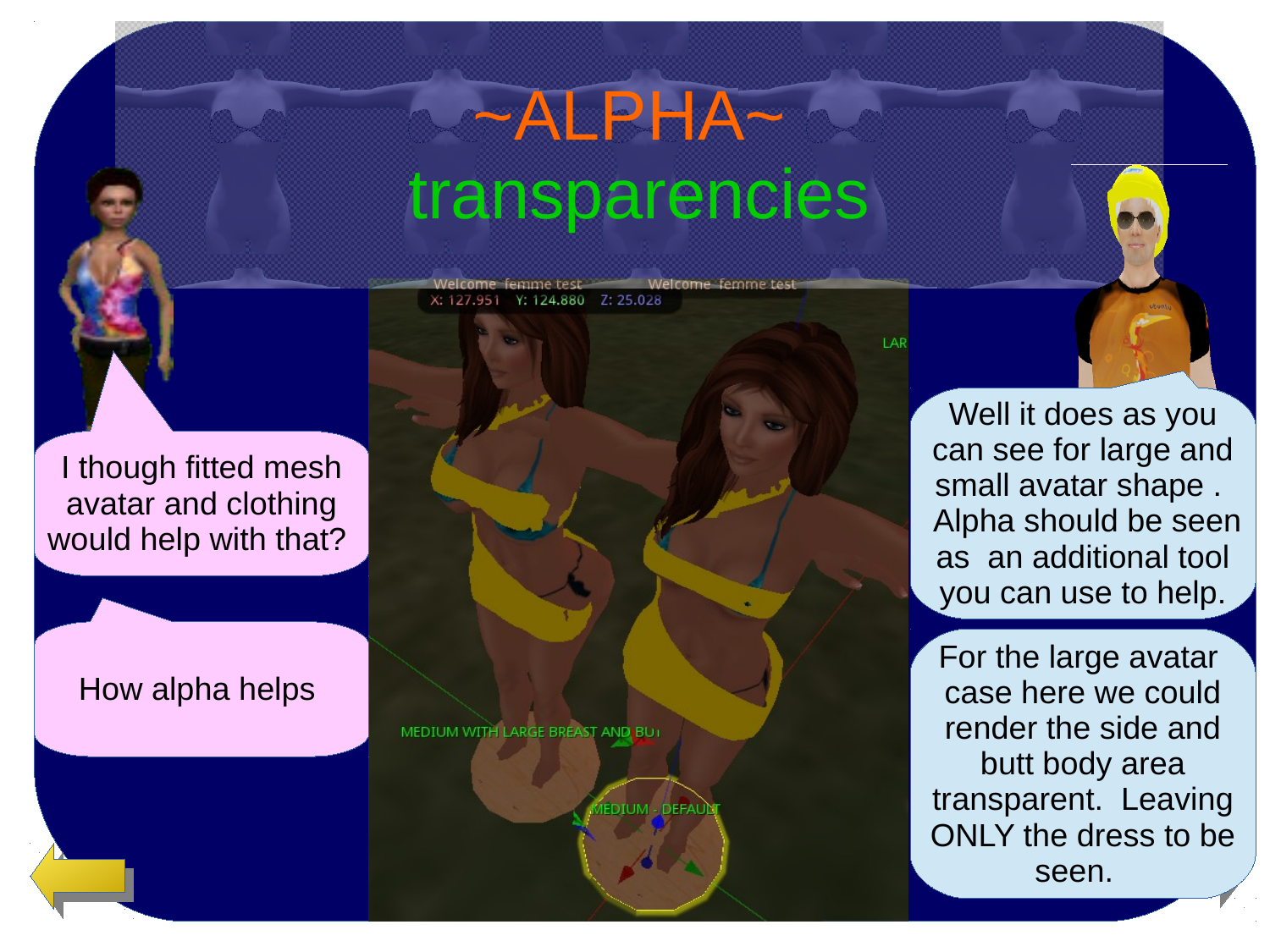<span id="page-3-0"></span>Is it hard to do alphas.

Oh BLENDER !!! Help me please?

That sound easier.

You can do them with BLENDER!

What about a tool that you could use inworld in connection with a conversion web site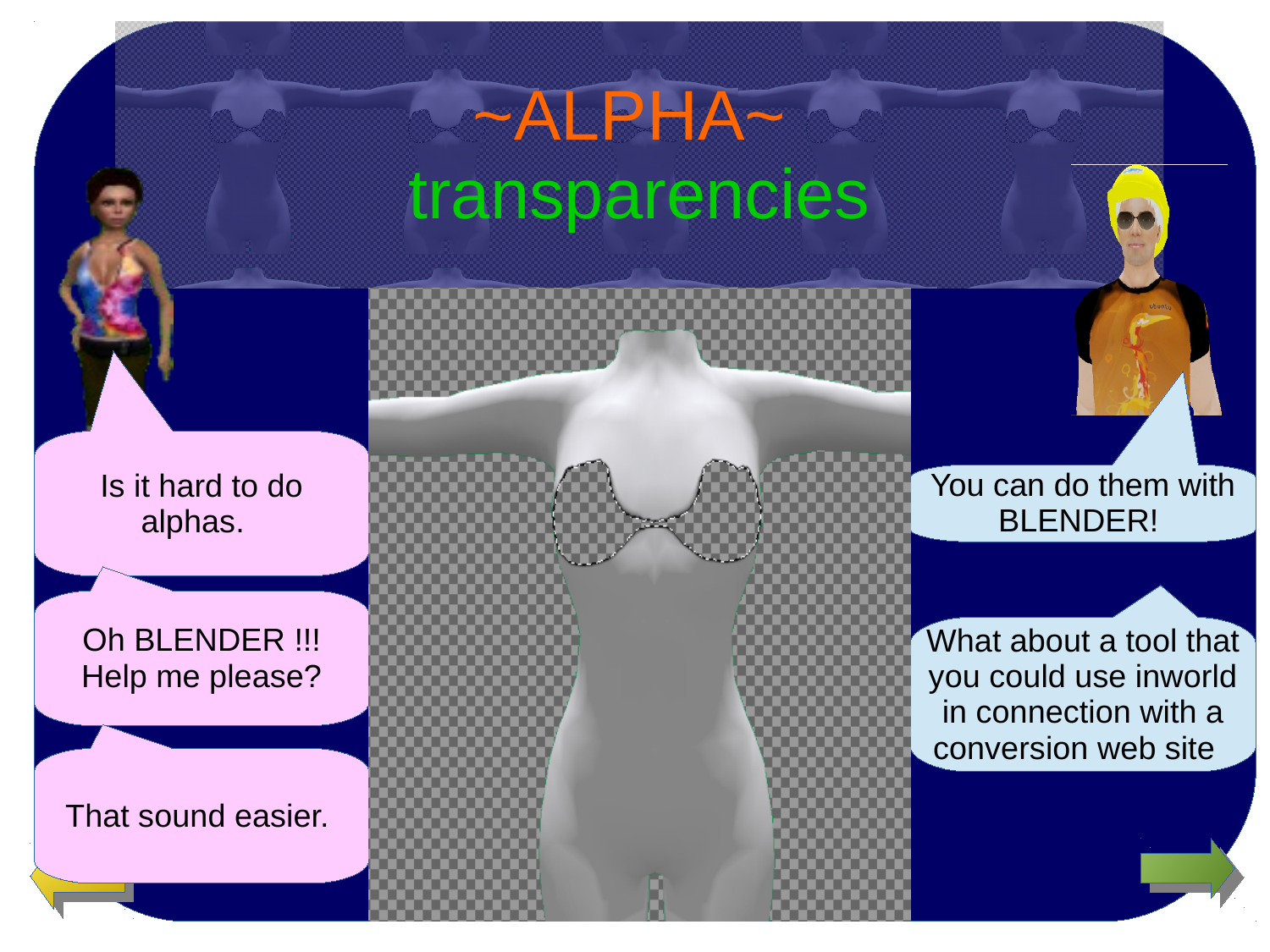So I will use a hud to generate my alpha . Great! But I dont have NPC rights ???



That is where I am now this inworld tutorial. I took a LM so I can come back.



Ok here is the HUD . This tool can be use in area where you have NPC rights.

Well you could give the tool to your landlord or estate manager . You could use the tool he could rez for you. Or come to my sandbox *( 3d.gimisa.ca:9000 Region gimisa3 )*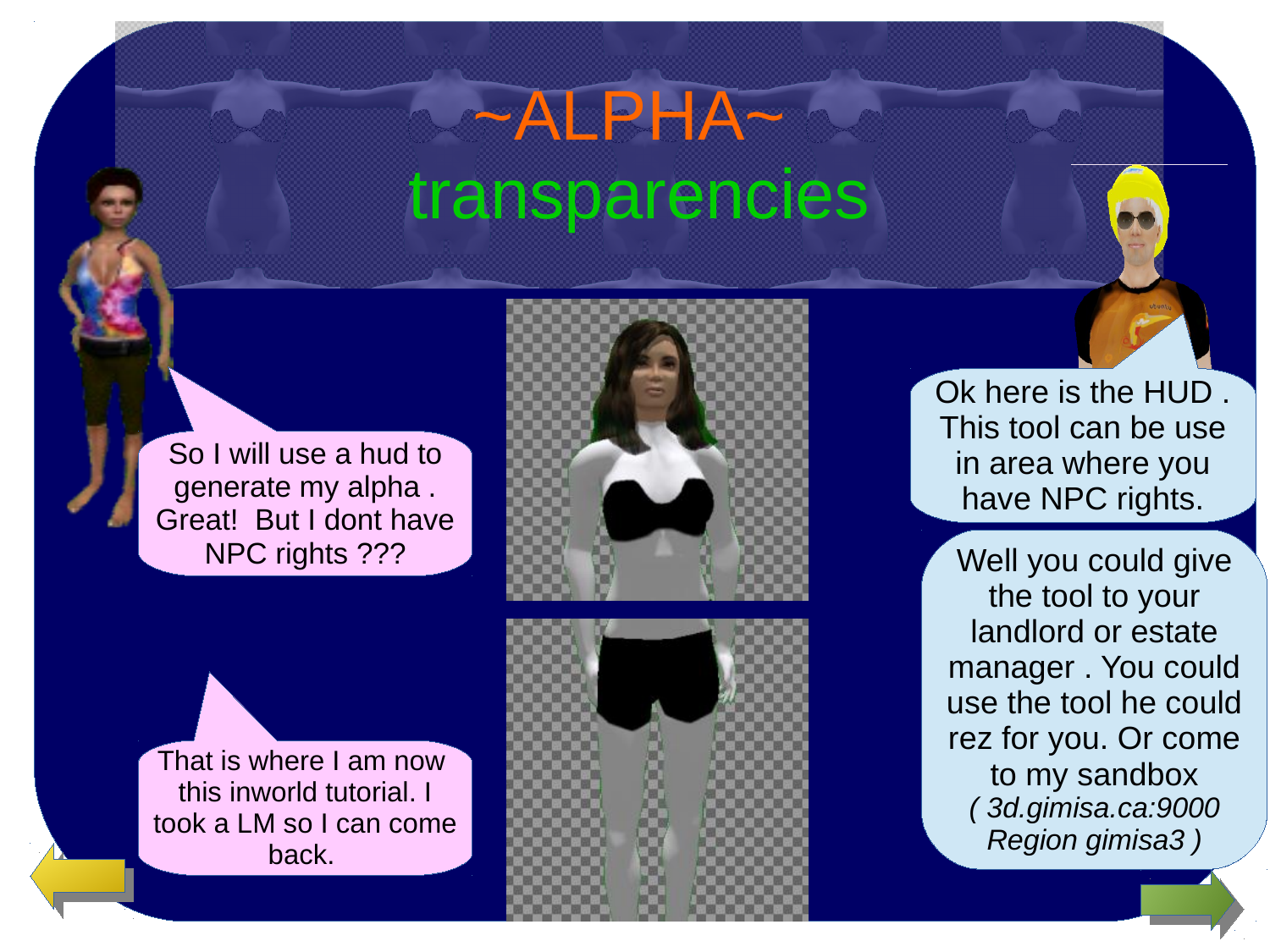#### How do I go about it?

So I need to edit appearance and get my avatar white. How about the black.

Directo de seu **Carolina** 

atou ages has



The tool uses a black and white image. So let setup to do one for top and one for bottom part.

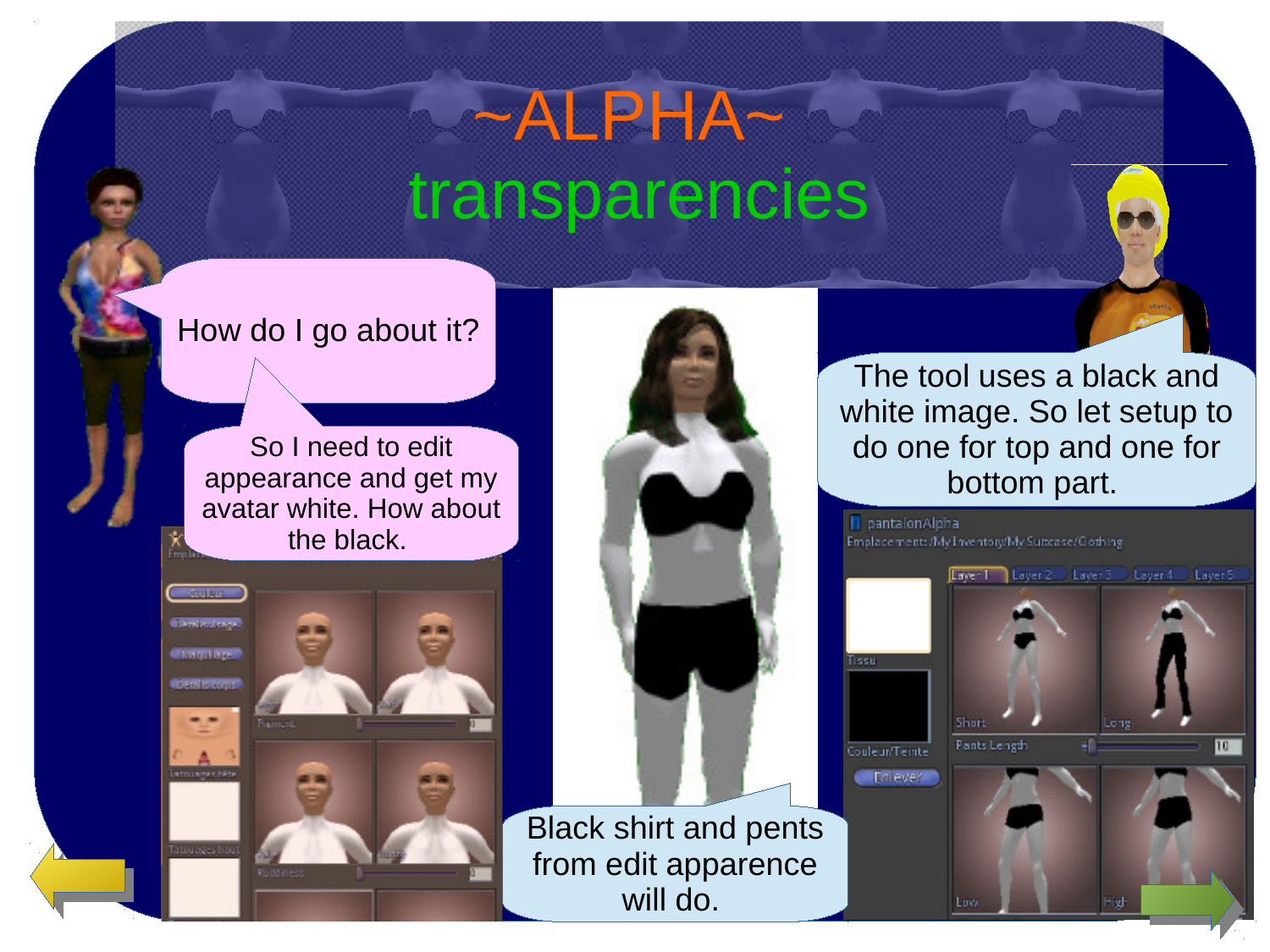I adjust the shirt and pents clothing for the black area I will need do make transparent ( alpha)

want to adjust for and make sure the black area is what I see through the dress.

Yap as long as no white area appear through the dress you So I can wear the dress I wearing it will work.

Low

**Tissu** 



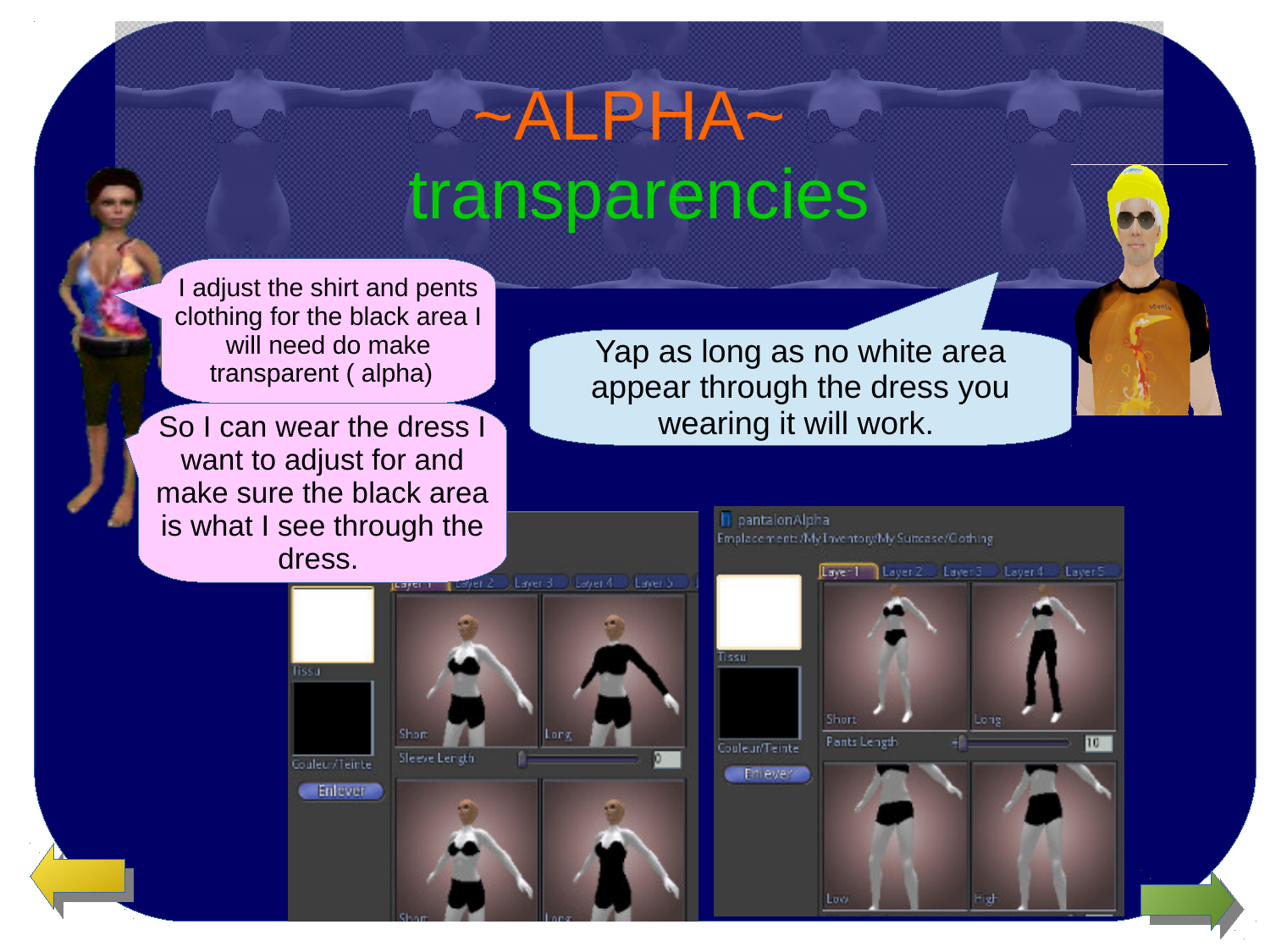I see the image on

the hud changing to

So now that you have you avatar black and white area the way you want it , touch the HUD. *( or the inworld object )* 

something strange! of the tool !!!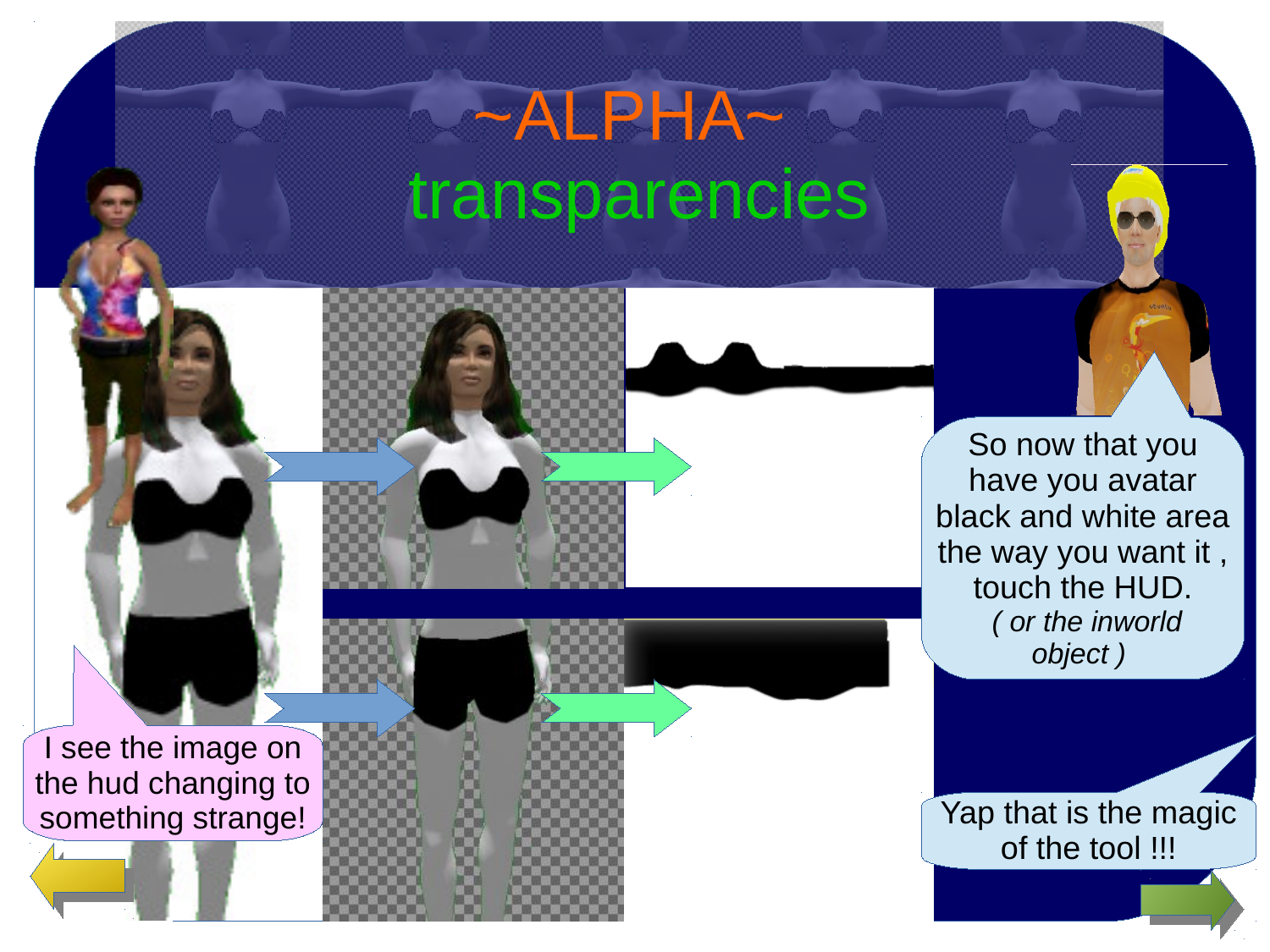### ~ALPHA~ transparencies You did some clothing dont you, You should recognise the clothing template for top and bottom . Yap interesting !! Great tool+++ [Youtube presentation using screen shots accessory in window.](https://www.youtube.com/watch?v=wTCjMxhL1GY) [Ubuntu screenshot tool](https://www.youtube.com/watch?v=ki4SBEkwmM0)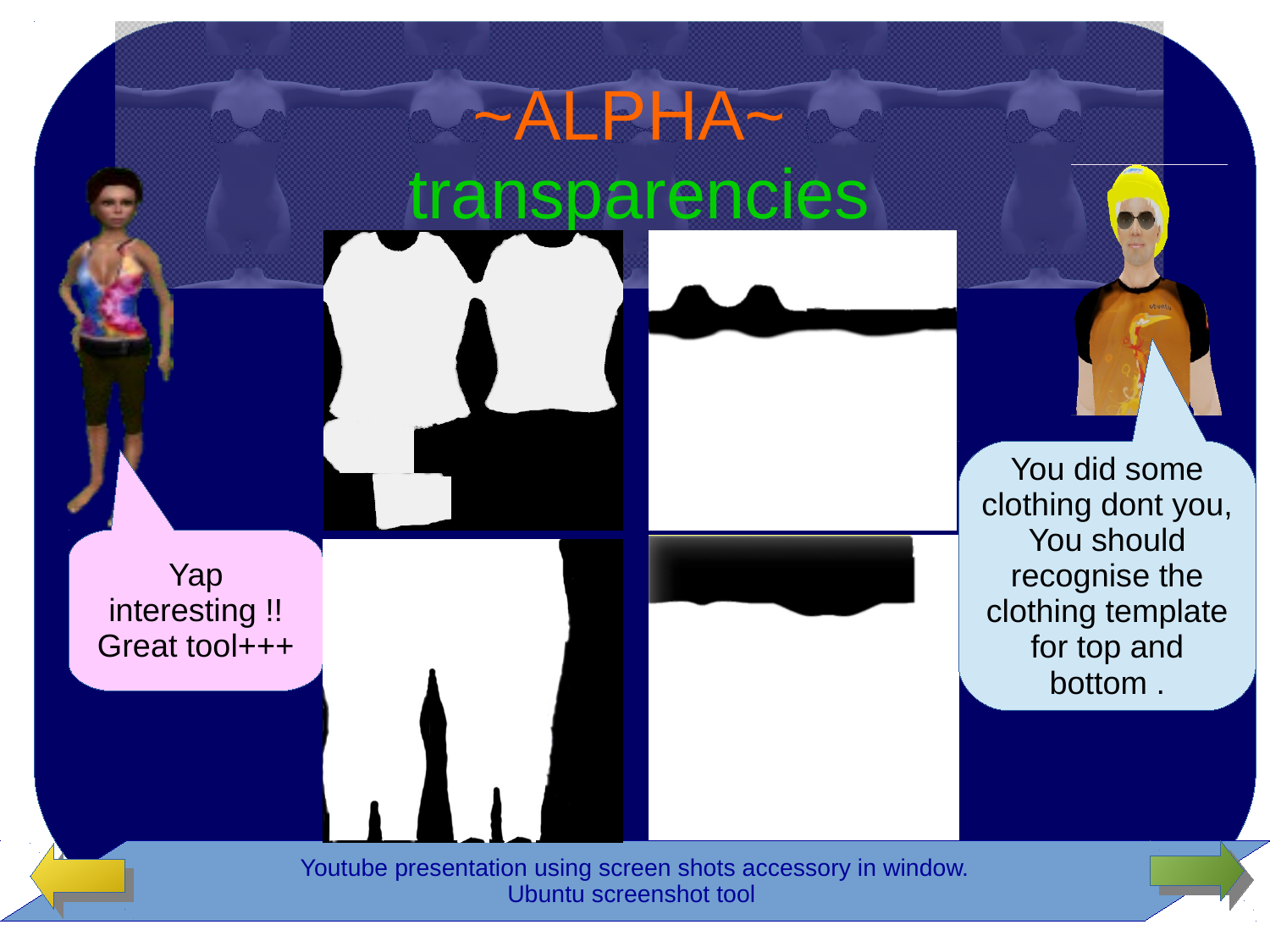Oups never done that !!!!

Now you need to make a JPG or PNG pic of the top and bottom square using you favorite print screen tool.

If needed open the following link in a new tab in order to come back here once done.

[Youtube presentation using screen shots accessory in window.](https://www.youtube.com/watch?v=wTCjMxhL1GY) [Ubuntu screenshot tool](https://www.youtube.com/watch?v=ki4SBEkwmM0)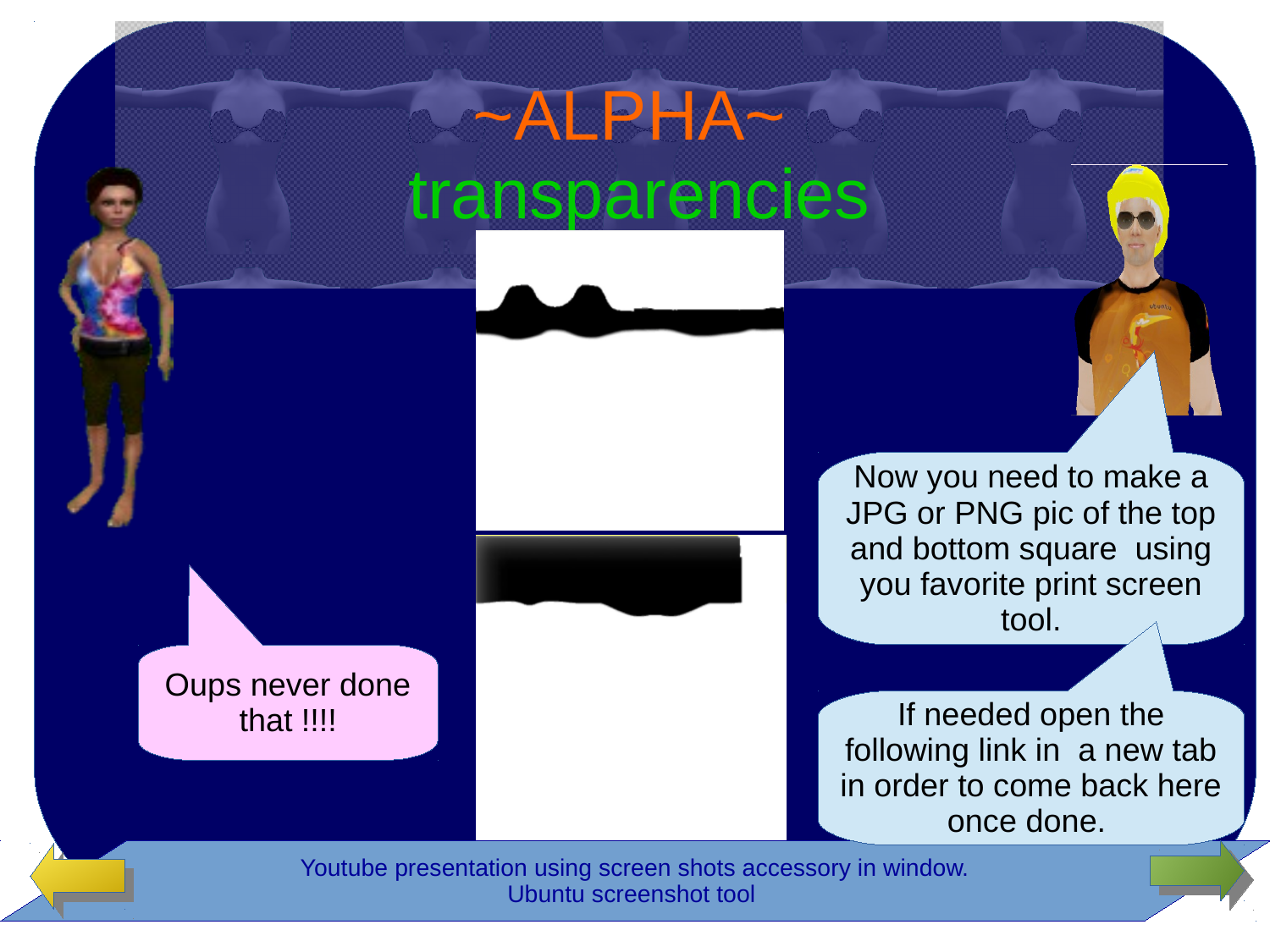#### How big should the picture be.



 $\sum$ 1.00000

Échelle horizontale

Well specialy for the object tool *( instead of hud )* where its a bit harder to get a good square pic, I used the edit face texture direcly on the object face and took a snapshot of that only and it worked.

Choisir Texture

[Youtube presentation using screen shots accessory in window.](https://www.youtube.com/watch?v=wTCjMxhL1GY) [Ubuntu screenshot tool](https://www.youtube.com/watch?v=ki4SBEkwmM0)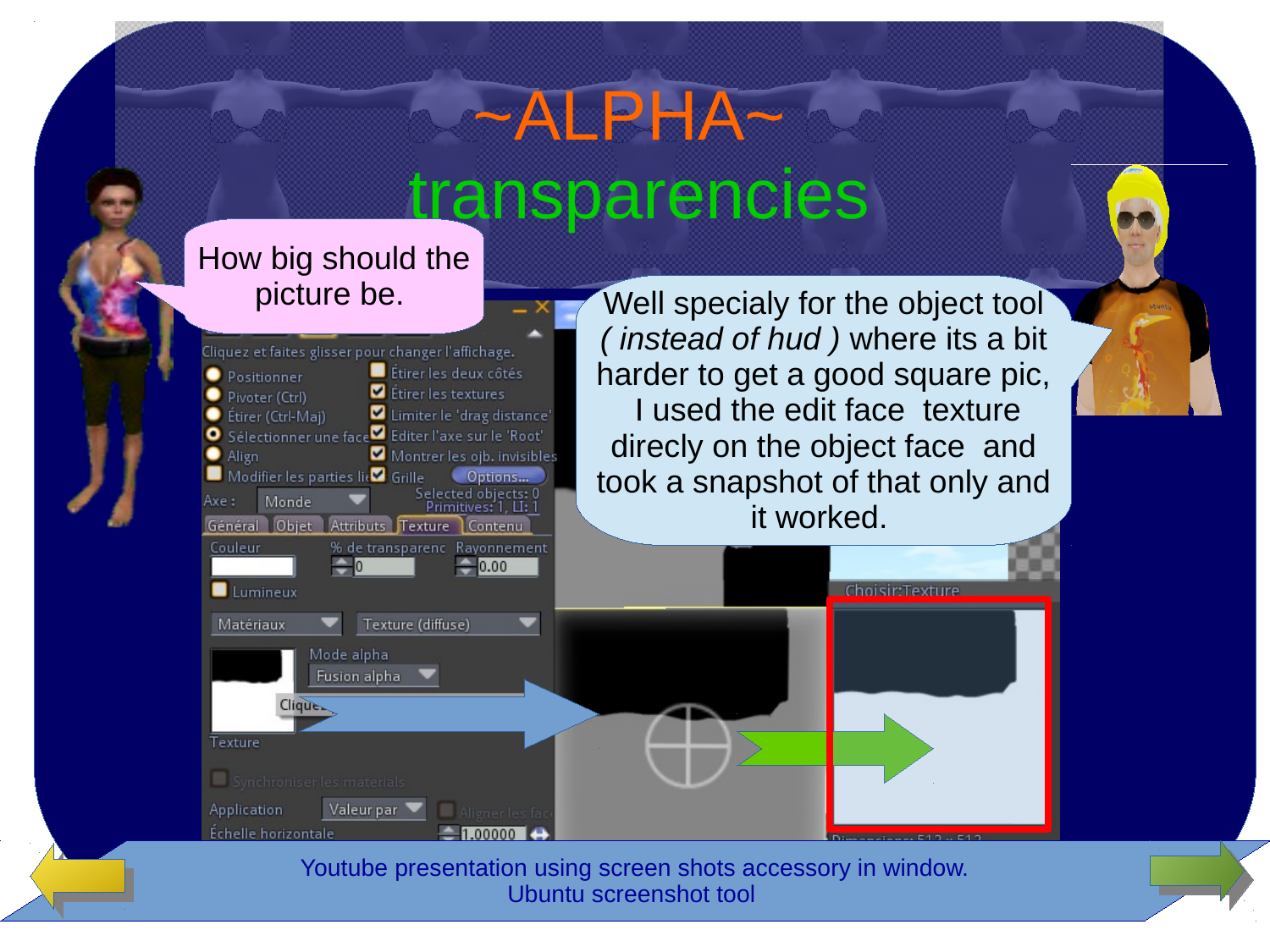

Foot Bott

You can modify a bit the picture you took BEFORE you upload so you have the flexibility of trial and error to get the correct alpha in return.

That is great. So I can touch up the image in accordance with the template before I proceed.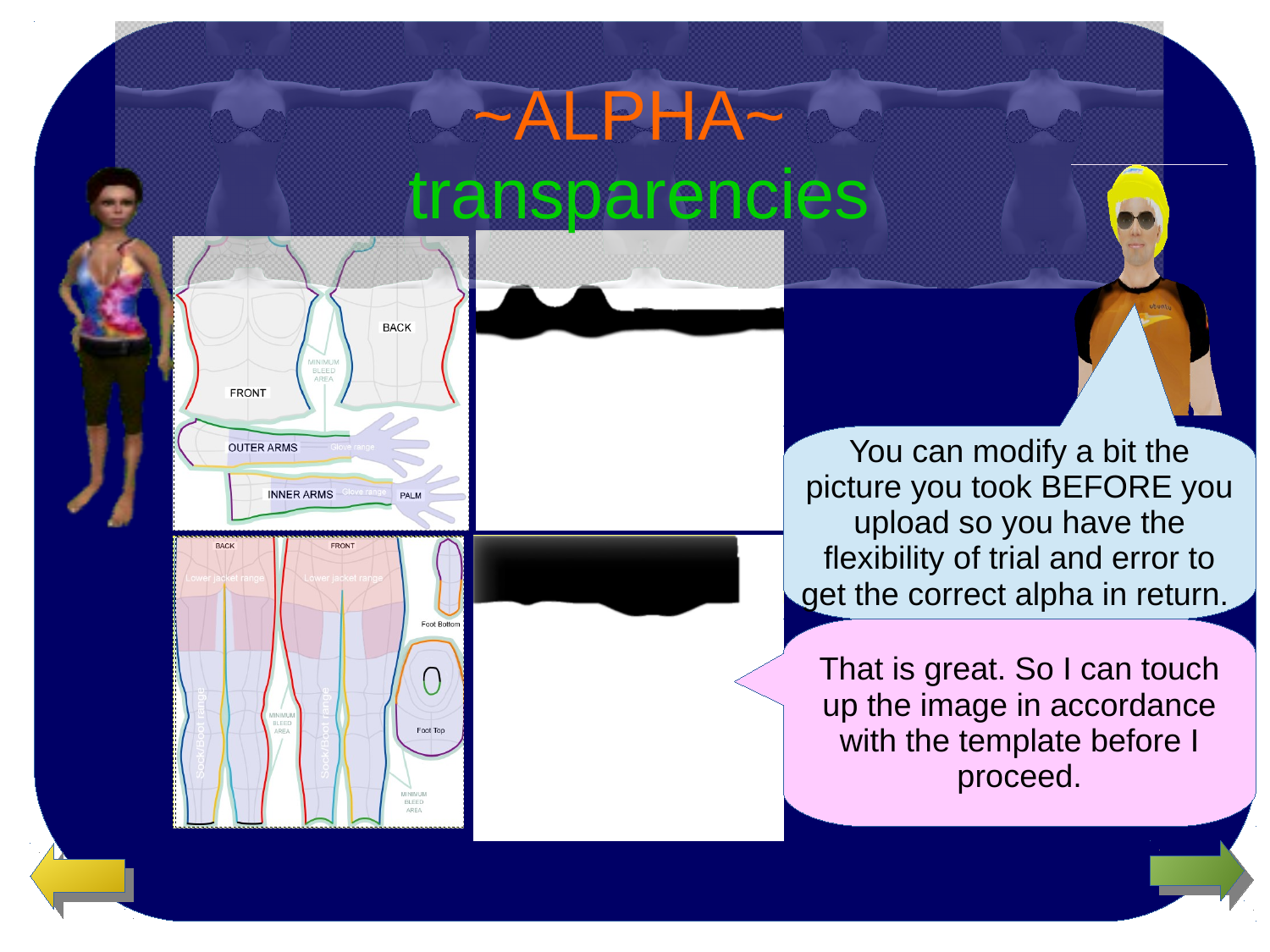### TPI

Please select a black and white image created in accordance with gimisa alpha tool

alphasstop.png

utton then use appropriate button

use this button if you see progress bar be **Upload File** 

use this button otherwise Submit Query

I open the web page offered by the inworld tool. Then I upload the file one by one in the web tool and objtain the resulting alpha for each one. with your avata

> Please see the instruction provided with your alpha get and so the state of work. You get the replying texture.

ge to a alpha

letes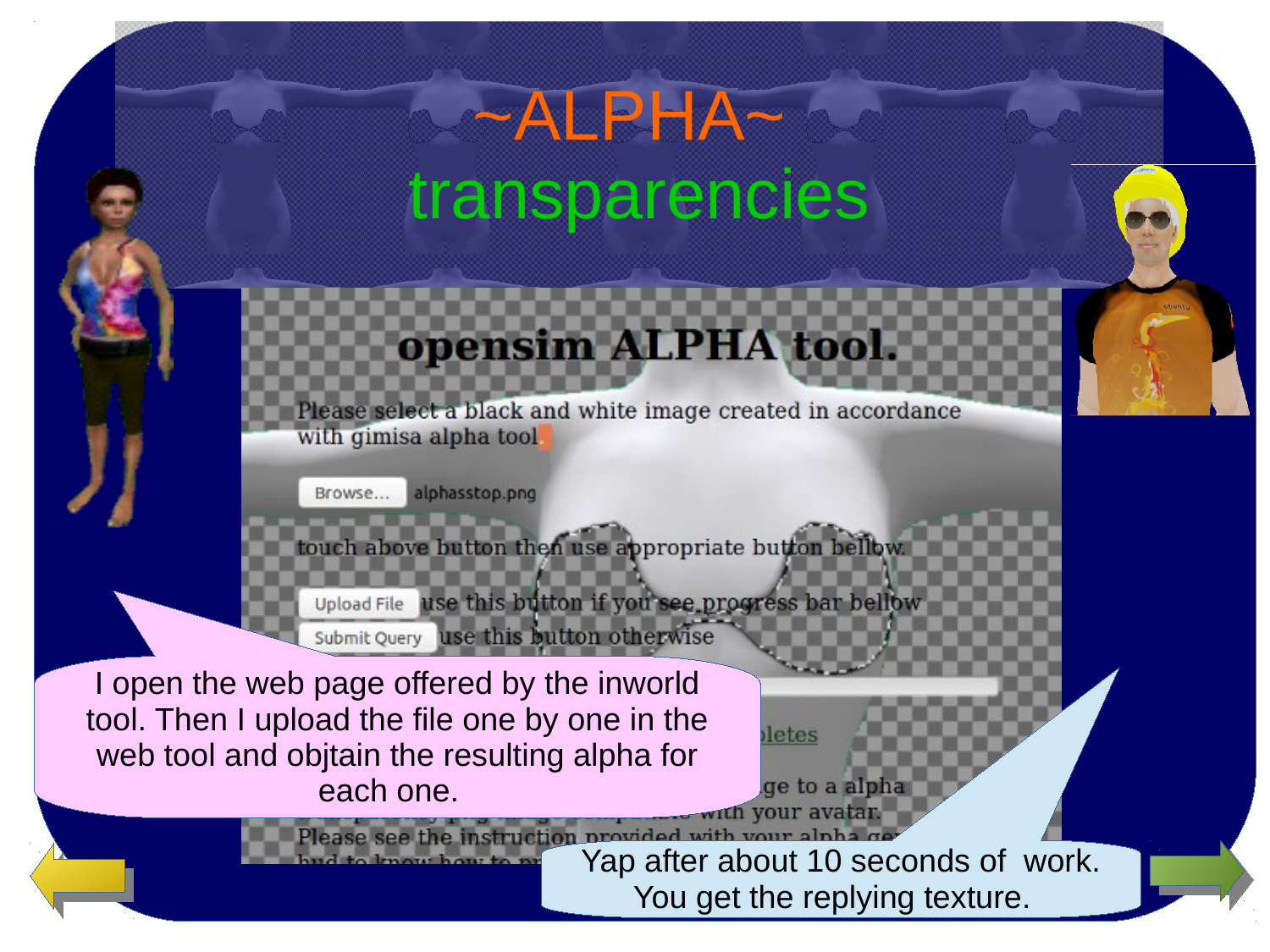### **Alpha Result**

right clic on image and save as your alpha texture to apply to your opensim body.

And now I save that image back to my computer and upload it inworld.

View Image Copy Image **Copy Image Location** 

Save Image As...

Email Image... Set As Desktop Background... View Image Info Copy

Exacly and use as alpha texture for your avatar.

thanks for using GiMiSa@yahoo.fr welcome to visit my grid: gimisaOS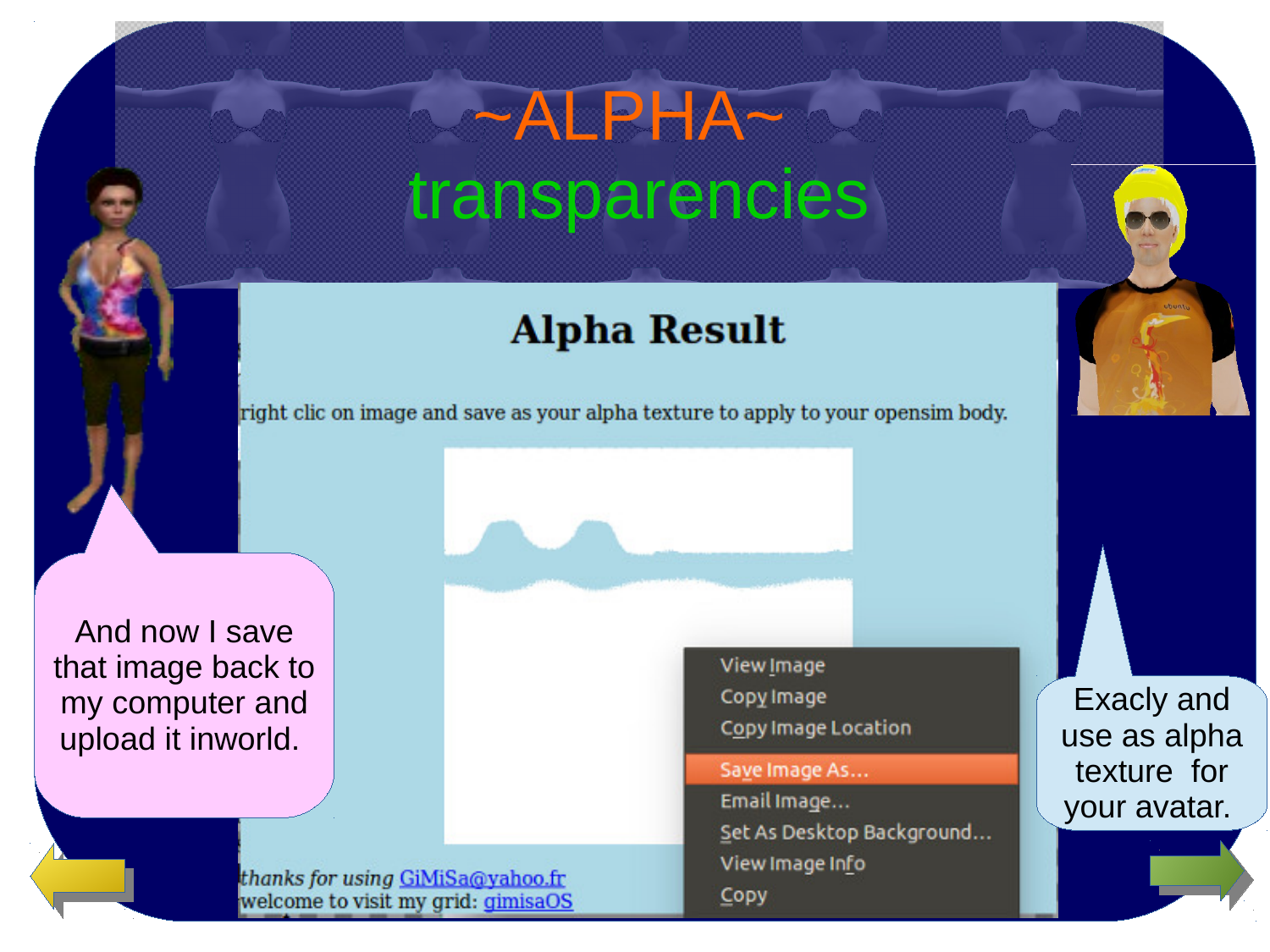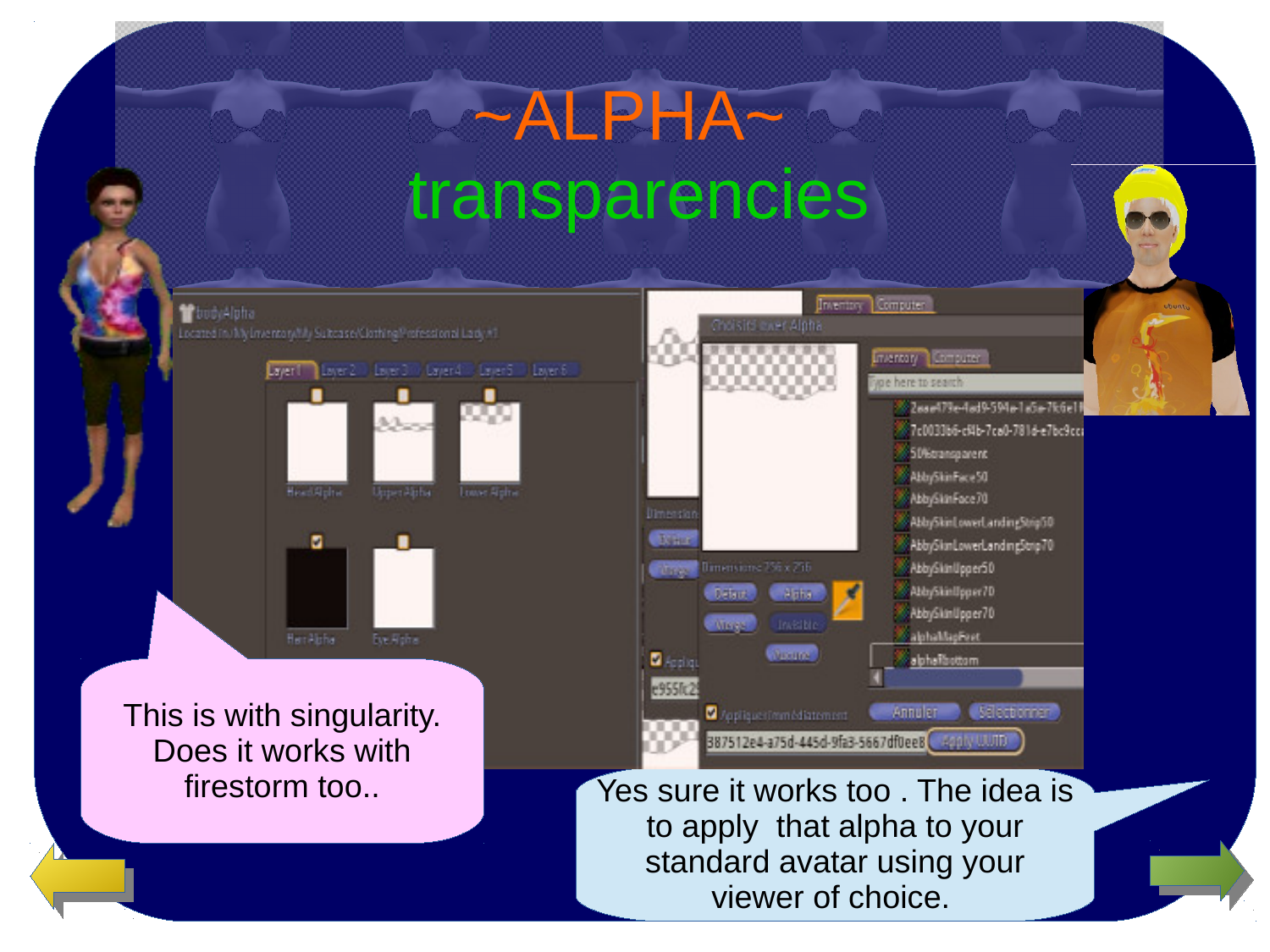# $-ALPHA^$ transparencies

Can I use it with gimisa mesh body you did.

> Yes wear your alpha as describe previously and use the copy standard body to get it on your mesh avatar and you are done.